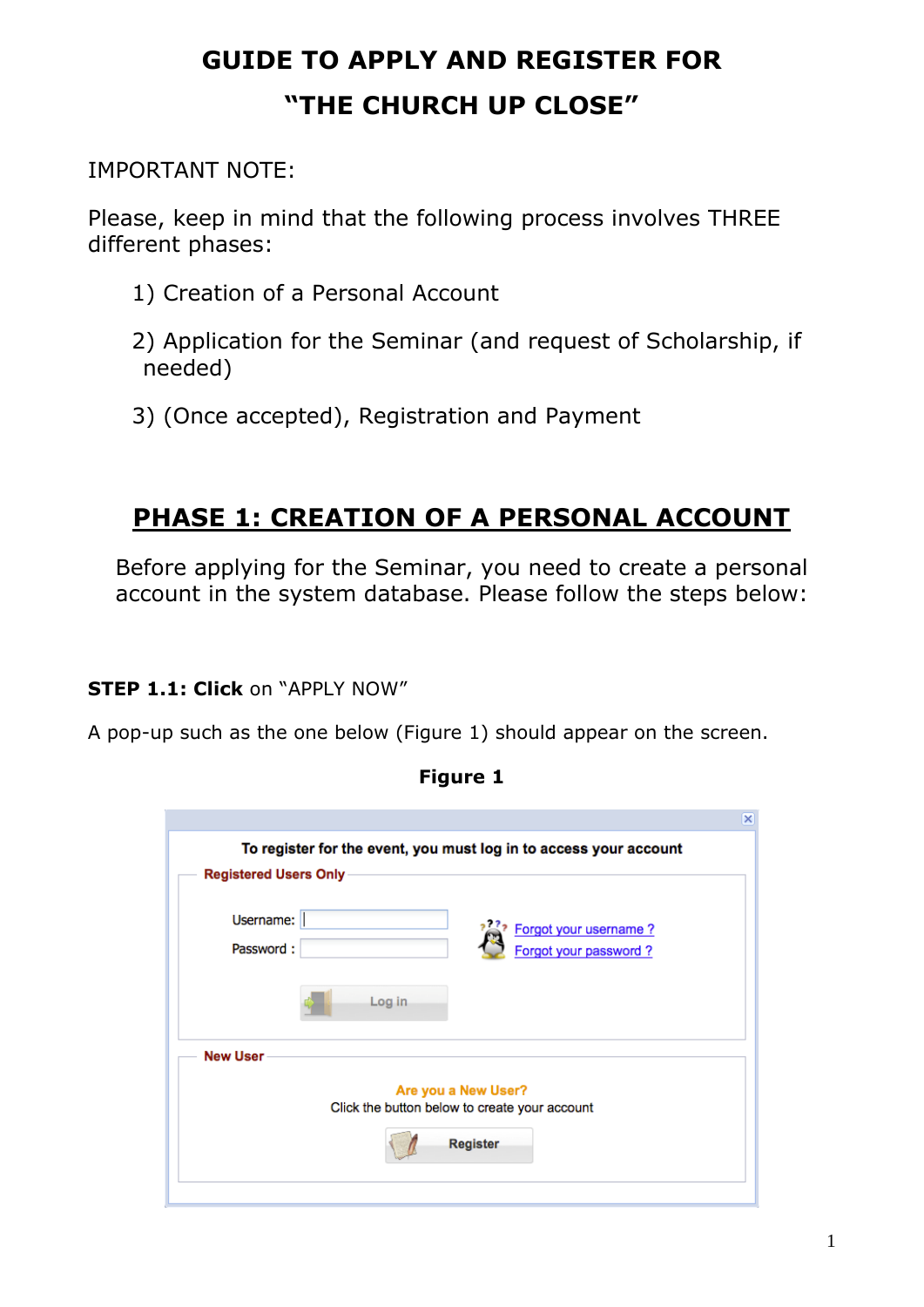If this is your first visit, you need **to create a personal account** by clicking on "Register" (bottom part of Figure 1, within the 'New User' section). You will thus be redirected to a page in which you will be asked to register your personal data.

If you have already created your account in previous years, **just enter** your Username and Password to access your data (up part of Figure 1, under 'Registered Users Only' section). If you do not remember your Username or Password, follow the indications "Forgot your username? or "Forgot your password?".

#### **STEP 1.2: PERSONAL DATA and ACCOUNT INITIATION**

After clicking on "Register", you will be redirected to a new page and asked for your **personal data** (Figure 2). You may need to scroll down to complete all the information.

Some fields are mandatory (marked with red asterisk) and the system will indicate at the end if there is any field that you have not filled in correctly.

Please write your phone number in international format: [E.g. (+39) 3378890022]

| Sex<br>O Man<br><b>Woman</b><br>City / Country of birth |
|---------------------------------------------------------|
|                                                         |
|                                                         |
| City / State (if applicable)*                           |
|                                                         |
|                                                         |
|                                                         |

2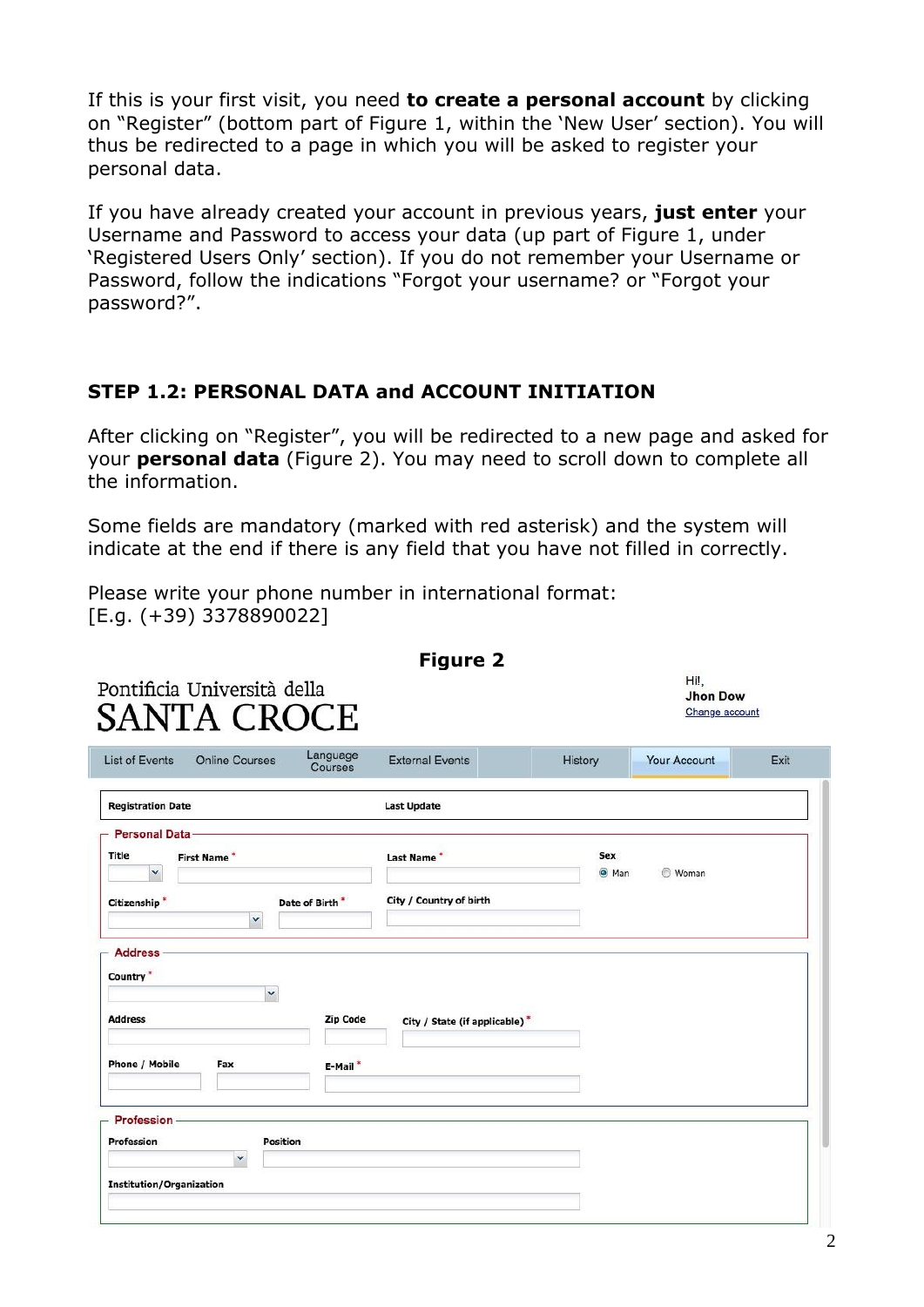| Spoken Language<br>$\checkmark$                                            |                             |                                              |
|----------------------------------------------------------------------------|-----------------------------|----------------------------------------------|
| Student / Former Student of Holy Cross                                     | Department                  | Q<br>matriculation<br>$\mathcal V$<br>number |
| I wish to receive information on the activities promoted by the University |                             |                                              |
| <b>User notes</b>                                                          |                             |                                              |
|                                                                            |                             |                                              |
| <b>Access Data for Your Account</b><br>Username <sup>*</sup>               |                             |                                              |
| Password*                                                                  |                             | <b>CW8W</b>                                  |
| <b>Password Verification*</b>                                              | Type the text in the image* |                                              |

- "Spoken language" determines the language in which you want to receive any communication from us (three options).
- The "Student / Former Student of the Holy Cross" box is only for alumni of the University.
- In the last part of the file, 'Access Data for Your Account', you need to choose a username and password that you will use to access your account from now on. For the username, we suggest writing your own name and last name together. The password needs to be at least 8 characters long.

Once you have completed the section "Username + Password + Password verification + Security Code" (text in the image), then **click** "Create Account".

A pop-up with and automatic response (Figure 3) will appear on the screen confirming that your account has been successfully created and you have been sent an email with your account information.



**Figure 3**

**Click** "OK" and you can go on to complete your application process.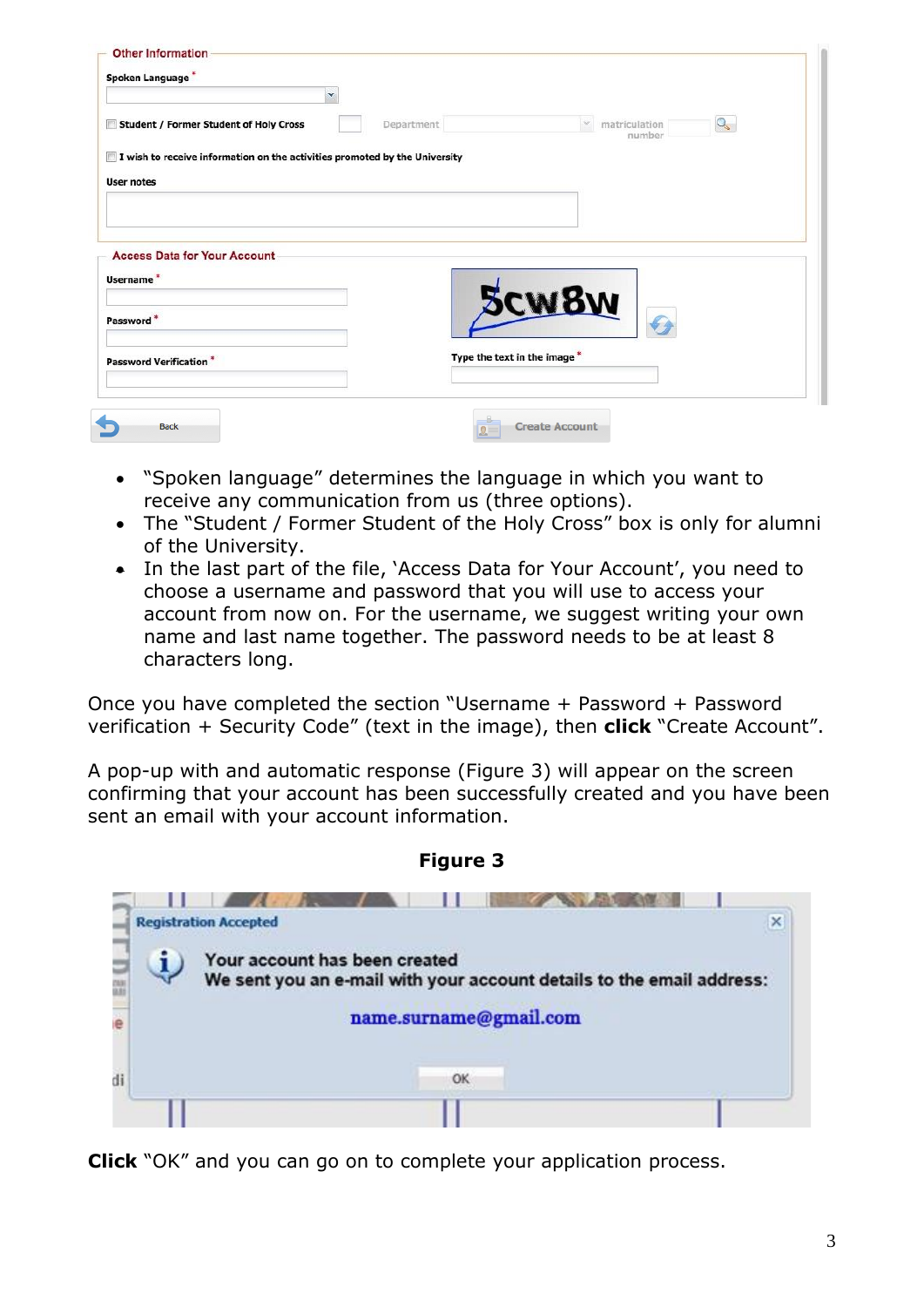# **PHASE 2: APPLICATION PROCESS**

Please follow the application process as indicated below. At the completion of the application, the organizing committee will evaluate the applications and respond to the applicants **on or before JUNE 20.** Applying does NOT quarantee acceptance. Applicants admitted to the program will be directly notified of their acceptance and will be given instructions for effective registration and payment procedures.

### **STEP 2.1: COMPLETION OF THE APPLICATION PROCESS**

To complete the application process, please go to the University events page, [http://eventi.pusc.it/iscrizione/?lan=Uk,](http://eventi.pusc.it/iscrizione/?lan=Uk) and select the box of The Church Up Close seminar (as indicated in Figure 4).



#### **Figure 4**

You will be asked two things: to provide a **curriculum vitae** (CV) and whether you want to request a **scholarship** (Figure 5).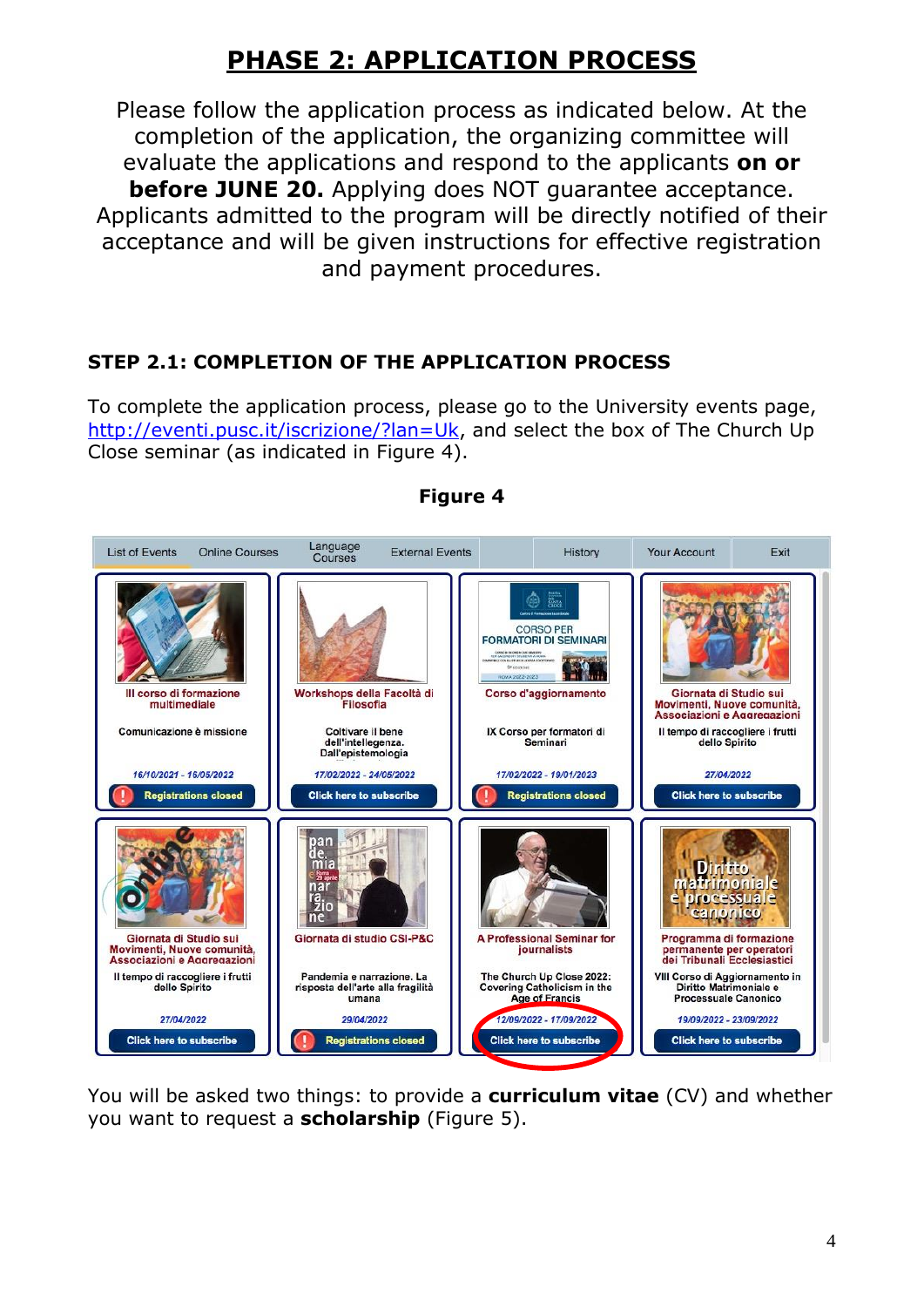### **Figure 5**

|                                         | <b>Online Courses</b> | Language<br>Courses | <b>External Events</b>                                               | History                               | Your Account | Exit |
|-----------------------------------------|-----------------------|---------------------|----------------------------------------------------------------------|---------------------------------------|--------------|------|
|                                         |                       |                     | A Professional Seminar for journalists                               |                                       |              |      |
|                                         |                       |                     | The Church Up Close 2022: Covering Catholicism in the Age of Francis |                                       |              |      |
|                                         |                       |                     |                                                                      | 12/09/2022 - 17/09/2022 - Rome, Italy |              |      |
| <b>Documents required</b>               |                       |                     |                                                                      |                                       |              |      |
| Attach your Curriculum Vitae            |                       |                     |                                                                      |                                       |              |      |
|                                         |                       |                     | D                                                                    |                                       |              |      |
| I request a Scholarship                 |                       |                     | Explain your need for Scholarship (max 300 chars)                    |                                       |              |      |
|                                         |                       |                     |                                                                      |                                       |              |      |
|                                         |                       |                     |                                                                      |                                       |              |      |
| Notes (max 300 chars)                   |                       |                     |                                                                      |                                       |              |      |
|                                         |                       |                     |                                                                      |                                       |              |      |
|                                         |                       |                     |                                                                      |                                       |              |      |
| How did you find out about the program? |                       |                     |                                                                      |                                       |              |      |
|                                         |                       |                     | ×                                                                    |                                       |              |      |
|                                         |                       |                     |                                                                      |                                       |              |      |
|                                         |                       |                     |                                                                      |                                       |              |      |
|                                         |                       |                     |                                                                      |                                       |              |      |
|                                         |                       |                     |                                                                      |                                       |              |      |
|                                         |                       |                     |                                                                      |                                       |              |      |
|                                         |                       |                     |                                                                      |                                       |              |      |
|                                         |                       |                     |                                                                      |                                       |              |      |
|                                         |                       |                     |                                                                      |                                       |              |      |

### 1) **CURRICULUM VITAE** *(mandatory)*: Upload/attach **a** *curriculum*

**vitae** (CV) in a digital format (word, pdf, rtf, etc.) by clicking the "Browse" button. Please ensure that the CV includes the following information (the length of the CV should be no more than 8,000 characters):

- Date
- Name
- Position
- Company
- Office (Address and contact data)
- Home (Address and contact data)
- Fields of Specialization
- Education
- Journalistic Employment (List all)
- Languages spoken
- Recent photograph attached to the cv (optional)
- If relevant, the CV can also include: Other Employment; Selected Newspaper Article Titles (Also, Books, Journal Articles, Lectures Given, etc.); Affiliated Memberships; Awards; References; and Other Activities.